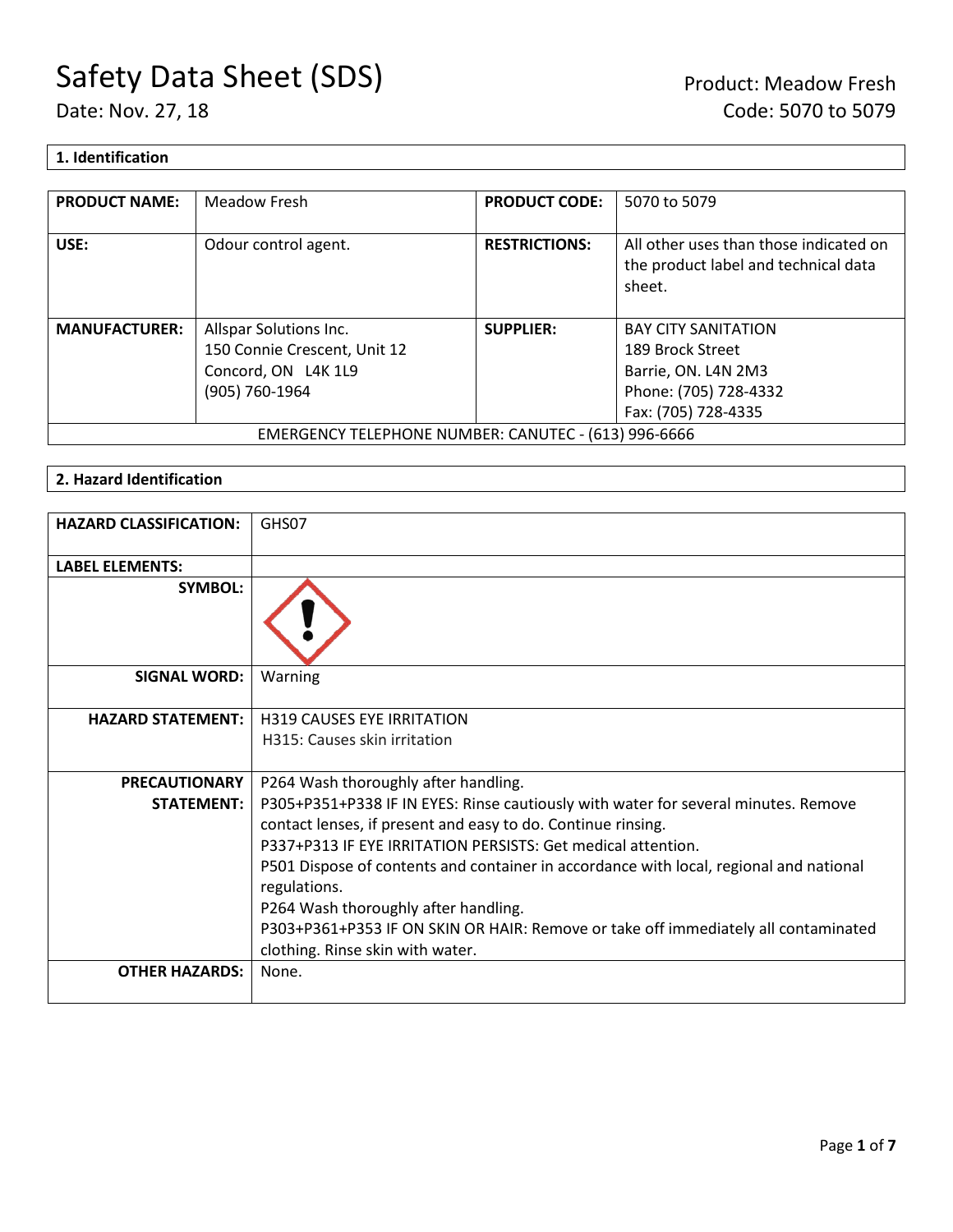## **3. COMPOSITION / INFORMATION ON INGREDIENTS**

| <b>CHEMICAL NAME</b> | <b>COMMON NAME</b> | <b>CAS REGISTRY</b> | <b>CONCENTRATION</b> |
|----------------------|--------------------|---------------------|----------------------|
| Isopropyl alcohol    | <b>IPA</b>         | 67-63-0             | $1 - 5%$             |
| Fragrance            |                    | <b>NAV</b>          | $1 - 5%$             |
|                      |                    |                     |                      |

For production reasons a range is given. There are no additional ingredients present which, within the current knowledge of the supplier and in the concentrations applicable, are classified as hazardous to health or the environment and hence require reporting in this section NOTE: Confidential business information rules can apply.

#### **4. FIRST-AID MEASURES**

| <b>FIRST-AID MEASURES BY ROUTE OF EXPOSURE:</b>                |                                                                                                                                                                                                                                                                                                                                                                                                                                                                                                                                                                                                                                                                                                                                                                                                                             |
|----------------------------------------------------------------|-----------------------------------------------------------------------------------------------------------------------------------------------------------------------------------------------------------------------------------------------------------------------------------------------------------------------------------------------------------------------------------------------------------------------------------------------------------------------------------------------------------------------------------------------------------------------------------------------------------------------------------------------------------------------------------------------------------------------------------------------------------------------------------------------------------------------------|
| <b>INHALATION:</b>                                             | Remove victim to fresh air and keep at rest in a position comfortable for breathing. If<br>it is suspected that fumes are still present, the rescuer should wear an appropriate<br>mask or self-contained breathing apparatus. If not breathing, if breathing is irregular<br>or if respiratory arrest occurs, provide artificial respiration or oxygen by trained<br>personnel. It may be dangerous to the person providing aid to give mouth-to-mouth<br>resuscitation. Get medical attention. If necessary, call a poison center or physician. If<br>unconscious, place in recovery position and get medical attention immediately.<br>Maintain an open airway. Loosen tight clothing such as a collar, tie, belt or<br>waistband.                                                                                       |
| <b>SKIN CONTACT:</b>                                           | Flush contaminated skin with plenty of water. Remove contaminated clothing and<br>shoes. Get medical attention if symptoms occur. Wash clothing before reuse. Clean<br>shoes thoroughly before reuse.                                                                                                                                                                                                                                                                                                                                                                                                                                                                                                                                                                                                                       |
| <b>EYE CONTACT:</b>                                            | Immediately flush eyes with plenty of water, occasionally lifting the upper and lower<br>eyelids. Check for and remove any contact lenses. Continue to rinse for at least 10<br>minutes. Get medical attention.                                                                                                                                                                                                                                                                                                                                                                                                                                                                                                                                                                                                             |
| <b>INGESTION:</b>                                              | Wash out mouth with water. Remove dentures if any. Remove victim to fresh air and<br>keep at rest in a position comfortable for breathing. If material has been swallowed<br>and the exposed person is conscious, give small quantities of water to drink. Stop if<br>the exposed person feels sick as vomiting may be dangerous. Do not induce vomiting<br>unless directed to do so by medical personnel. If vomiting occurs, the head should be<br>kept low so that vomit does not enter the lungs. Get medical attention. If necessary,<br>call a poison center or physician. Never give anything by mouth to an unconscious<br>person. If unconscious, place in recovery position and get medical attention<br>immediately. Maintain an open airway. Loosen tight clothing such as a collar, tie, belt<br>or waistband. |
| <b>MOST IMPORTANT SYMPTOMS</b>                                 | None known.                                                                                                                                                                                                                                                                                                                                                                                                                                                                                                                                                                                                                                                                                                                                                                                                                 |
| <b>AND EFFECTS (ACUTE OR</b><br>DELAYED):                      |                                                                                                                                                                                                                                                                                                                                                                                                                                                                                                                                                                                                                                                                                                                                                                                                                             |
| <b>IMMEDIATE MEDICAL</b>                                       | Treat symptomatically. Contact poison treatment specialist immediately if large                                                                                                                                                                                                                                                                                                                                                                                                                                                                                                                                                                                                                                                                                                                                             |
| <b>ATTENTION AND SPECIAL</b><br><b>TREATMENT IF NECESSARY:</b> | quantities have been ingested.                                                                                                                                                                                                                                                                                                                                                                                                                                                                                                                                                                                                                                                                                                                                                                                              |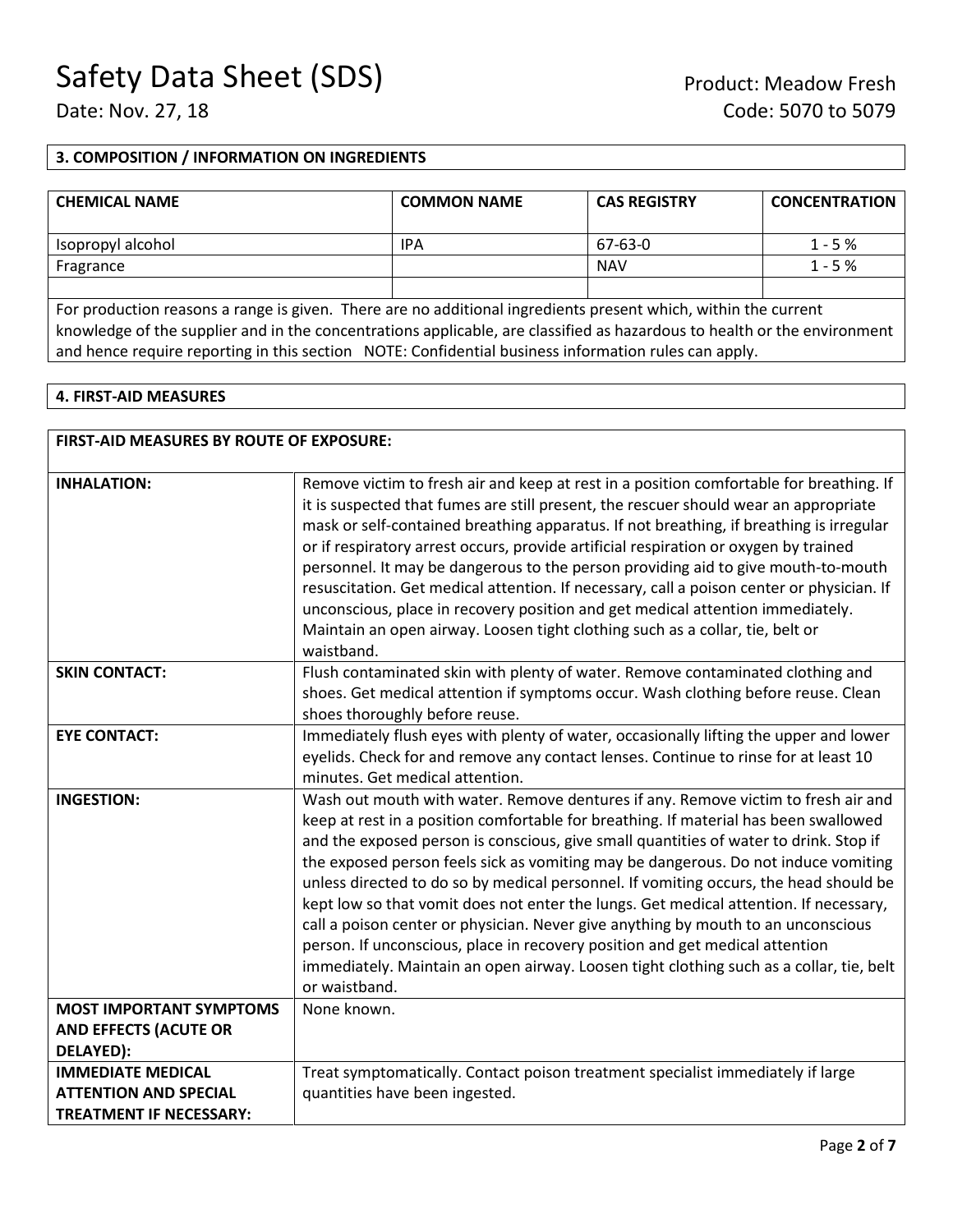### **5. FIRE-FIGHTING MEASURES**

| <b>SUITABLE EXTINGUISHING MEDIA:</b>     | Use dry chemical, CO <sub>2</sub> , water spray (fog) or foam.                   |
|------------------------------------------|----------------------------------------------------------------------------------|
| <b>UNSUITABLE EXTINGUISHING MEDIA:</b>   | Do not use water jet.                                                            |
| <b>SPECIFIC HAZARDS ARISING FROM THE</b> | In case of accidental fire and extreme heat conditions, the following            |
| <b>HAZARDOUS PRODUCT:</b>                | gaseous products can be released after water evaporation: hydrocarbons,          |
|                                          | carbon monoxides and dioxides (COx) and nitrogen dioxide (NOx).                  |
| SPECIAL PROTECTIVE EQUIPMENT AND         | Fire-fighters should wear appropriate protective equipment and self-             |
| <b>PRECAUTIONS FOR FIREFIGHTERS:</b>     | contained breathing apparatus (SCBA) with a full face-piece operated in          |
|                                          | positive pressure mode. Promptly isolate the scene by removing all               |
|                                          | persons from the vicinity of the incident if there is a fire. No action shall be |
|                                          | taken involving any personal risk or without suitable training.                  |
| <b>ADDITIONAL INFORMATION:</b>           | <b>NAV</b>                                                                       |

## **6. ACCIDENTAL RELEASE MEASURES**

| PERSONAL PRECAUTIONS, PROTECTIVE<br><b>EQUIPMENT AND EMERGENCY PROCEDURES:</b> | No action shall be taken involving any personal risk or without<br>suitable training. Evacuate surrounding areas. Keep unnecessary and<br>unprotected personnel from entering. Do not touch or walk through<br>spilled material. Shut off all ignition sources. No flares, smoking or<br>flames in hazard area. Avoid breathing vapor or mist. Provide<br>adequate ventilation. Wear appropriate respirator when ventilation<br>is inadequate. Put on appropriate personal protective equipment.                                                                                                                                                                                                                                                                                                                                                                                                                                                                                                                                                                                                                                                                            |
|--------------------------------------------------------------------------------|-----------------------------------------------------------------------------------------------------------------------------------------------------------------------------------------------------------------------------------------------------------------------------------------------------------------------------------------------------------------------------------------------------------------------------------------------------------------------------------------------------------------------------------------------------------------------------------------------------------------------------------------------------------------------------------------------------------------------------------------------------------------------------------------------------------------------------------------------------------------------------------------------------------------------------------------------------------------------------------------------------------------------------------------------------------------------------------------------------------------------------------------------------------------------------|
| <b>METHODS AND MATERIALS FOR</b><br><b>CONTAINMENT AND CLEANING UP:</b>        | SMALL SPILL: Stop leak if without risk. Move containers from spill<br>area. Use spark-proof tools and explosion-proof equipment. Dilute<br>with water and mop up if water-soluble. Alternatively, or if water-<br>insoluble, absorb with an inert dry material and place in an<br>appropriate waste disposal container. Dispose of via a licensed waste<br>disposal contractor.<br>LARGE SPILL: Stop leak if without risk. Move containers from spill<br>area. Use spark-proof tools and explosion-proof equipment.<br>Approach release from upwind. Prevent entry into sewers, water<br>courses, basements or confined areas. Wash spillages into an<br>effluent treatment plant or proceed as follows. Contain and collect<br>spillage with non-combustible, absorbent material e.g. sand, earth,<br>vermiculite or diatomaceous earth and place in container for<br>disposal according to local regulations (see Section 13). Dispose of<br>via a licensed waste disposal contractor. Contaminated absorbent<br>material may pose the same hazard as the spilled product. Note: see<br>Section 1 for emergency contact information and Section 13 for<br>waste disposal. |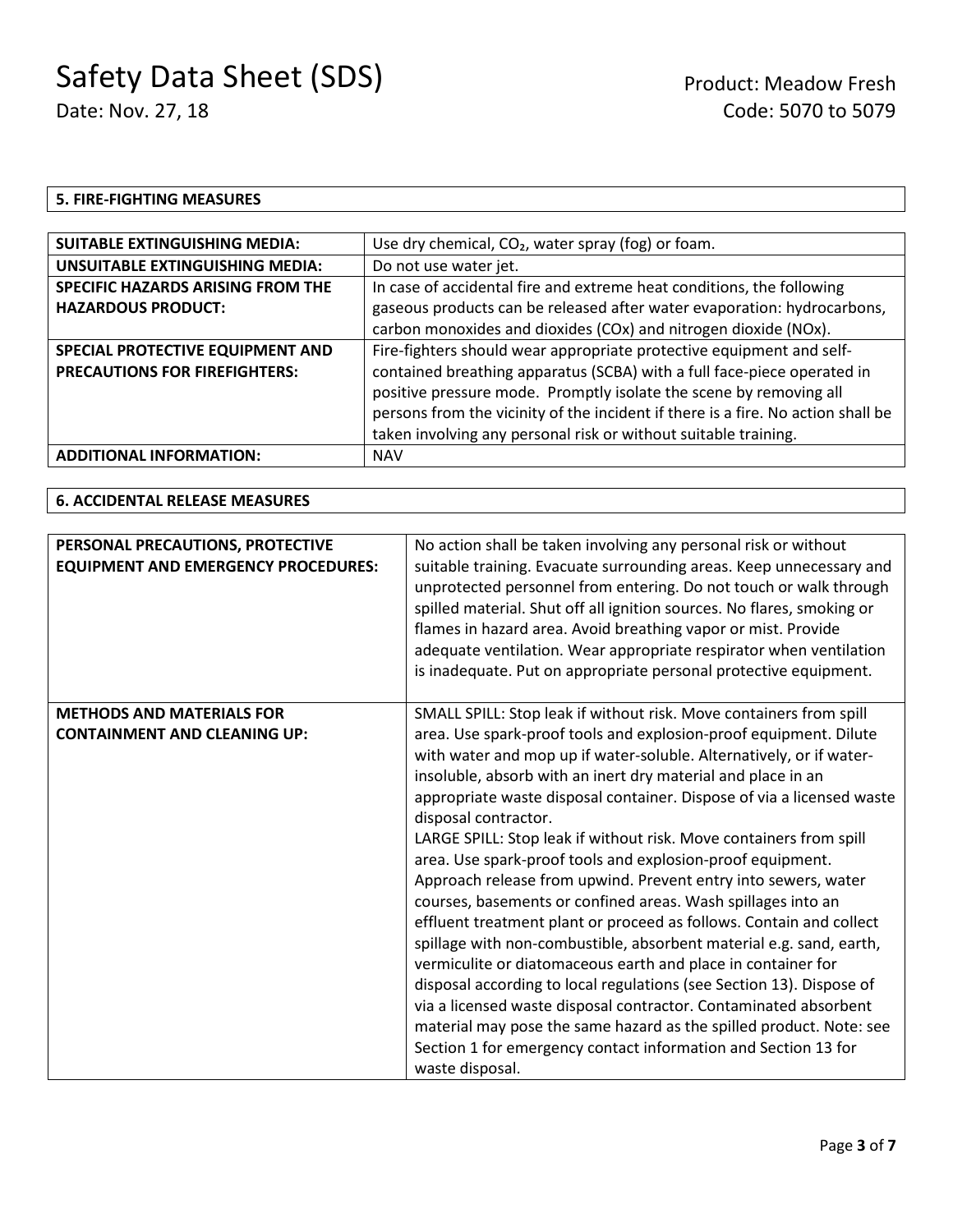#### **7. HANDLING AND STORAGE**

| <b>PRECAUTIONS FOR SAFE HANDLING:</b> | Put on appropriate personal protective equipment (see Section 8). Do not<br>ingest. Avoid contact with eyes, skin and clothing. Avoid breathing vapor or<br>mist. Use only with adequate ventilation. Wear appropriate respirator<br>when ventilation is inadequate. Do not enter storage areas and confined<br>spaces unless adequately ventilated. Keep in the original container or an<br>approved alternative made from a compatible material, kept tightly closed<br>when not in use. Store and use away from heat, sparks, open flame or any<br>other ignition source. Use explosion-proof electrical (ventilating, lighting<br>and material handling) equipment. Use only non-sparking tools. Take<br>precautionary measures against electrostatic discharges. Empty containers<br>retain product residue and can be hazardous. Do not reuse container. |
|---------------------------------------|----------------------------------------------------------------------------------------------------------------------------------------------------------------------------------------------------------------------------------------------------------------------------------------------------------------------------------------------------------------------------------------------------------------------------------------------------------------------------------------------------------------------------------------------------------------------------------------------------------------------------------------------------------------------------------------------------------------------------------------------------------------------------------------------------------------------------------------------------------------|
| <b>CONDITIONS FOR SAFE STORAGE</b>    | Store in accordance with local regulations. Store in a segregated and                                                                                                                                                                                                                                                                                                                                                                                                                                                                                                                                                                                                                                                                                                                                                                                          |
| INCLUDING INCOMPATIBLE MATERIAL:      | approved area. Store in original container protected from direct sunlight in                                                                                                                                                                                                                                                                                                                                                                                                                                                                                                                                                                                                                                                                                                                                                                                   |
|                                       | a dry, cool and well-ventilated area, away from incompatible materials (see<br>Section 10) and food and drink. Store locked up. Eliminate all ignition<br>sources. Separate from oxidizing materials. Keep container tightly closed<br>and sealed until ready for use. Containers that have been opened must be<br>carefully resealed and kept upright to prevent leakage. Do not store in<br>unlabeled containers. Use appropriate containment to avoid<br>environmental contamination.                                                                                                                                                                                                                                                                                                                                                                       |

## **8. EXPOSURE CONTROLS / PERSONAL PROTECTION**

**CONTROL PARAMETERS, INCLUDING OCCUPATIONAL EXPOSURE GUIDELINES OR BIOLOGICAL EXPOSURE LIMITS AND THE SOURCE OF THOSE VALUES:**

| <b>APPROPRIATE ENGINEERING</b>        | Use only with adequate ventilation. Use process enclosures, local exhaust    |  |  |
|---------------------------------------|------------------------------------------------------------------------------|--|--|
| <b>CONTROLS:</b>                      | ventilation or other engineering controls to keep worker exposure to         |  |  |
|                                       | airborne contaminants below any recommended or statutory limits. The         |  |  |
|                                       | engineering controls also need to keep gas, vapor or dust concentrations     |  |  |
|                                       | below any lower explosive limits. Use explosion-proof ventilation equipment. |  |  |
| <b>INDIVIDUAL PROTECTION MEASURES</b> | Wash hands, forearms and face thoroughly after handling chemical products,   |  |  |
| (E.G. PERSONAL PROTECTIVE             | before eating, smoking and using the lavatory and at the end of the working  |  |  |
| <b>EQUIPMENT):</b>                    | period. Appropriate techniques should be used to remove potentially          |  |  |
|                                       | contaminated clothing. Wash contaminated clothing before reusing. Ensure     |  |  |
|                                       | that eyewash stations and safety showers are close to the workstation        |  |  |
|                                       | location.                                                                    |  |  |
|                                       | Breathing equipment: Based on the hazard and potential for exposure,         |  |  |
|                                       | select a respirator that meets the appropriate standard or certification.    |  |  |
|                                       | Respirators must be used according to a respiratory protection program to    |  |  |
|                                       | ensure proper fitting, training, and other important aspects of use.         |  |  |
|                                       | Protection of hands: Chemical-resistant, impervious gloves complying with    |  |  |
|                                       | an approved standard should be worn at all times when handling chemical      |  |  |
|                                       | products if a risk assessment indicates this is necessary. Considering the   |  |  |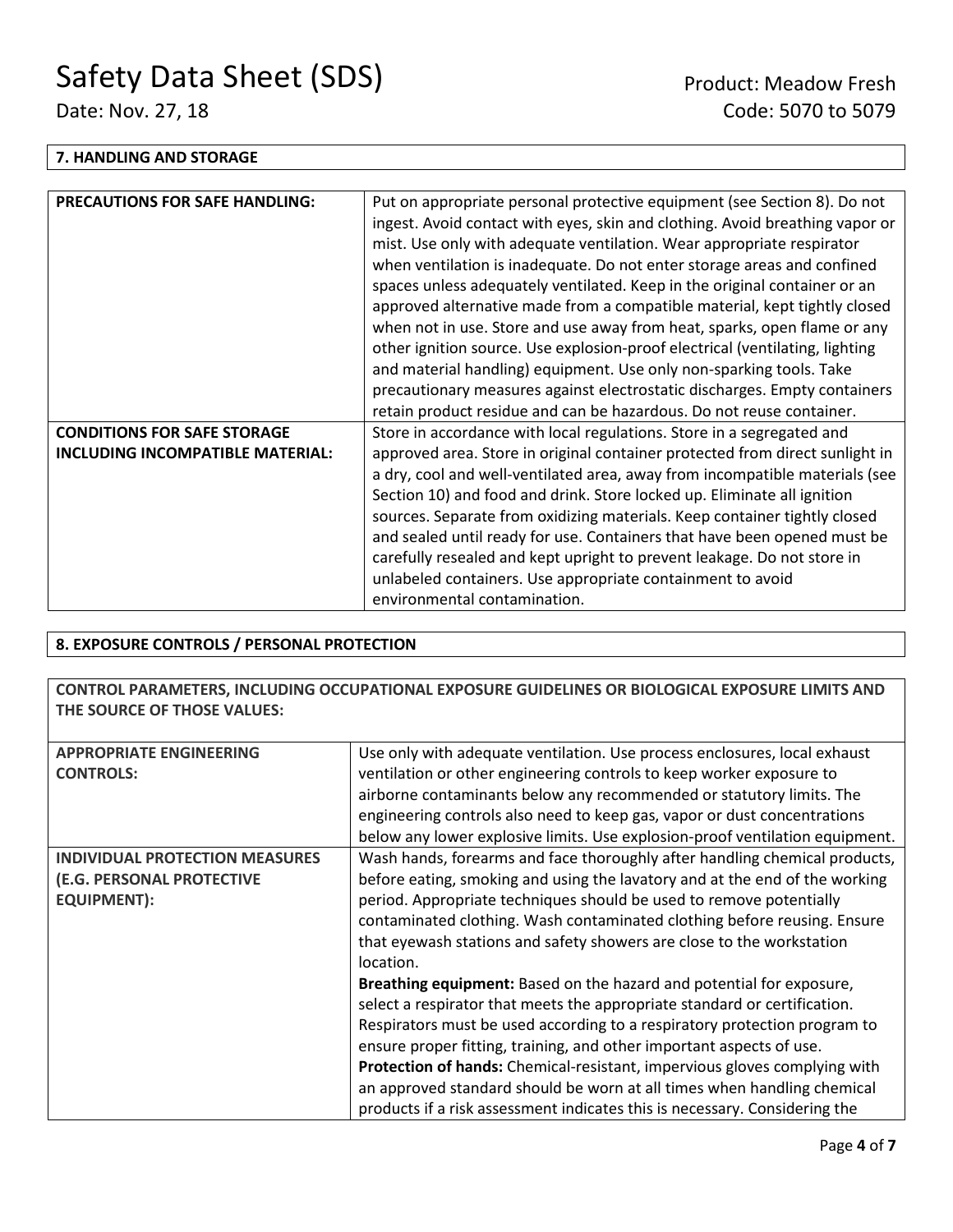| parameters specified by the glove manufacturer, check during use that the<br>gloves are still retaining their protective properties. It should be noted that<br>the time to breakthrough for any glove material may be different for<br>different glove manufacturers. In the case of mixtures, consisting of several<br>substances, the protection time of the gloves cannot be accurately<br>estimated.                                      |
|------------------------------------------------------------------------------------------------------------------------------------------------------------------------------------------------------------------------------------------------------------------------------------------------------------------------------------------------------------------------------------------------------------------------------------------------|
| Eye protection: Safety eyewear complying with an approved standard should<br>be used when a risk assessment indicates this is necessary to avoid exposure<br>to liquid splashes, mists, gases or dusts. If contact is possible, the following<br>protection should be worn, unless the assessment indicates a higher degree<br>of protection: chemical splash goggles.                                                                         |
| Body protection: Personal protective equipment for the body should be<br>selected based on the task being performed and the risks involved and<br>should be approved by a specialist before handling this product. When there<br>is a risk of ignition from static electricity, wear antistatic protective clothing.<br>For the greatest protection from static discharges, clothing should include<br>anti-static overalls, boots and gloves. |

## **9. PHYSICAL AND CHEMICAL PROPERTIES**

| <b>APPEARANCE</b>            | Green Liquid            | <b>PH</b>                    | 8.0                         |
|------------------------------|-------------------------|------------------------------|-----------------------------|
| <b>ODOUR</b>                 | <b>Strong Odour</b>     | <b>ODOUR THRESHOLD</b>       | <b>NAV</b>                  |
| <b>MELTING POINT</b>         | <b>NAV</b>              | <b>FREEZING POINT</b>        | $-5^{\circ}$ C              |
| <b>INITIAL BOILING POINT</b> | $\approx 100^{\circ}$ C | <b>FLASH POINT</b>           | Closed cup: 11.7°C (53.1°F) |
| <b>EVAPORATION RATE</b>      | <b>NAV</b>              | <b>FLAMMABILITY</b>          | <b>NAV</b>                  |
| <b>LOWER FLAMMABLE LIMIT</b> | <b>NAV</b>              | <b>UPPER FLAMMABLE LIMIT</b> | <b>NAV</b>                  |
| <b>VAPOUR PRESSURE</b>       | <b>NAV</b>              | <b>VAPOUR DENSITY</b>        | <b>NAV</b>                  |
| <b>RELATIVE DENSITY</b>      | 1.04                    | <b>SOLUBILITY</b>            | Complete in water           |
| <b>PARTITION COEFFICIENT</b> | <b>NAV</b>              | <b>AUTO-IGNITION</b>         | <b>NAV</b>                  |
|                              |                         | <b>TEMPERATURE</b>           |                             |
| <b>DECOMPOSITION</b>         | <b>NAV</b>              | <b>VISCOSITY</b>             | $100$ cps                   |
| <b>TEMPERATURE</b>           |                         |                              |                             |

## **10. STABILITY AND REACTIVITY**

| <b>REACTIVITY:</b>                         | No specific test data related to reactivity available for this product or its |
|--------------------------------------------|-------------------------------------------------------------------------------|
|                                            | ingredients.                                                                  |
| <b>CHEMICAL STABILITY:</b>                 | The product is stable.                                                        |
| <b>POSSIBILITY OF HAZARDOUS REACTIONS:</b> | Under normal conditions of storage and use, hazardous reactions will not      |
|                                            | occur.                                                                        |
| <b>CONDITIONS TO AVOID:</b>                | Avoid all possible sources of ignition (spark or flame). Do not pressurize,   |
|                                            | cut, weld, braze, solder, drill, grind or expose containers to heat or        |
|                                            | sources of ignition. Do not allow vapor to accumulate in low or confined      |
|                                            | areas.                                                                        |
| <b>INCOMPATIBLE MATERIALS:</b>             | oxidizing materials                                                           |
| <b>HAZARDOUS DECOMPOSITION PRODUCTS:</b>   | Under normal conditions of storage and use, hazardous decomposition           |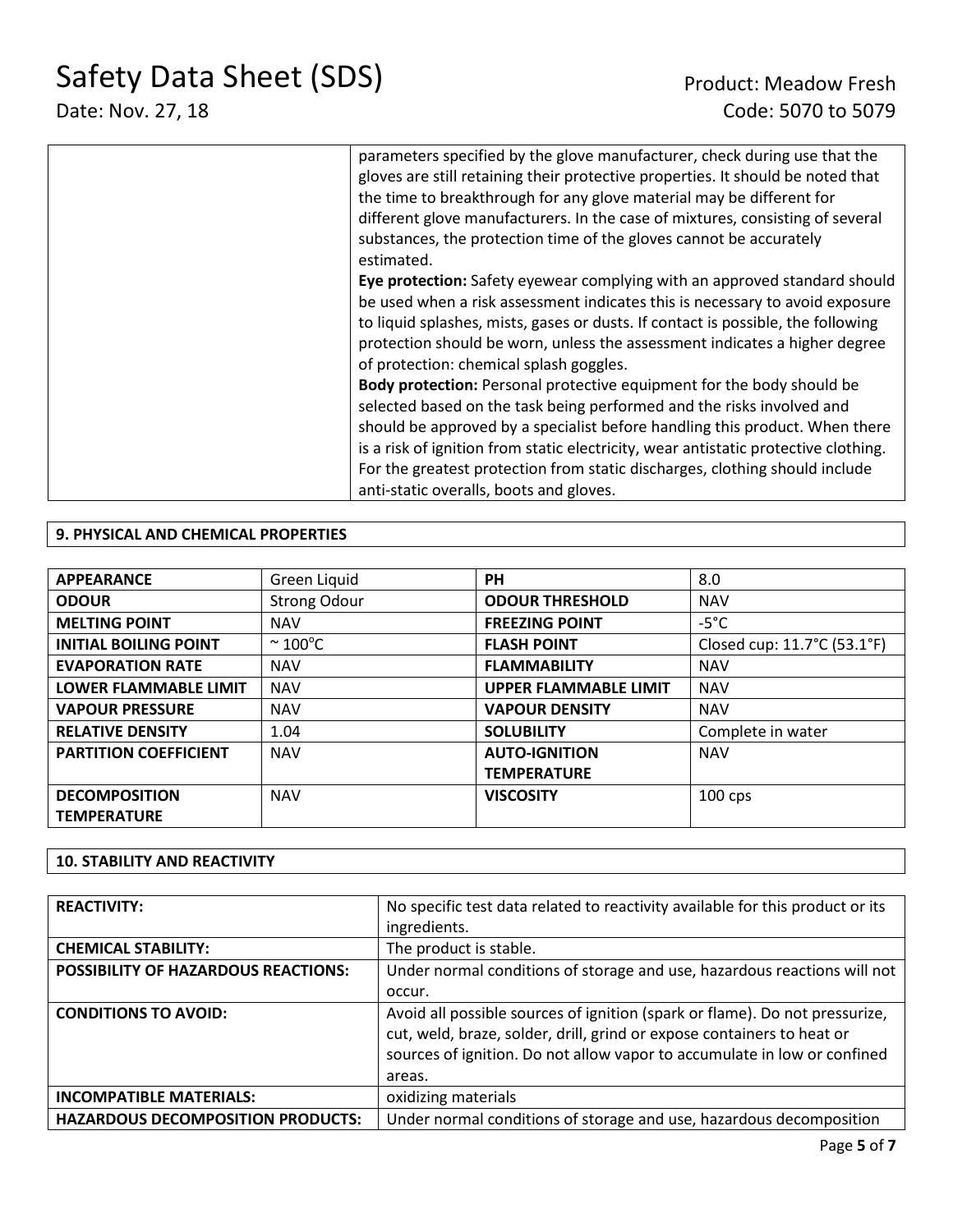## products should not be produced.

| ROUTES OF ENTRY: Oral, Dermal, Inhalation.                                                                     |  |  |  |
|----------------------------------------------------------------------------------------------------------------|--|--|--|
|                                                                                                                |  |  |  |
|                                                                                                                |  |  |  |
|                                                                                                                |  |  |  |
| LD50 (Oral)<br>Isopropyl Alcohol<br>5,000 mg/kg (rat)                                                          |  |  |  |
| LD50 (Dermal)<br>12,800 mg/kg (rabbit)                                                                         |  |  |  |
| LC50 (Inhalation, 1 hr)<br>45,248 ppm                                                                          |  |  |  |
|                                                                                                                |  |  |  |
|                                                                                                                |  |  |  |
| SYMPTOMS RELATED TO THE PHYSICAL, CHEMICAL AND TOXICOLOGICAL CHARACTERISTICS:                                  |  |  |  |
| IF ON THE SKIN:<br>IRRITANT: Adverse symptoms may include the following: pain or irritation redness blistering |  |  |  |
| may occur                                                                                                      |  |  |  |
| IF ON THE EYE:<br>IRRITANT: Adverse symptoms may include the following: pain watering redness                  |  |  |  |
| IRRITANT: Adverse symptoms may include the following: stomach pains<br><b>AFTER INGESTION:</b>                 |  |  |  |
| No sensitizing effects known<br><b>SENSITIZATION:</b>                                                          |  |  |  |
| DELAYED AND IMMEDIATE EFFECTS, AND CHRONIC EFFECTS FROM SHORT-TERM AND LONG-TERM EXPOSURE:                     |  |  |  |
| Prolonged or frequent contact can cause eczema and inflammation of the skins as a results of degreasing.       |  |  |  |
| ADDITIONAL TOXICOLOGICAL INFORMATION: The product shows the following dangers according to internally          |  |  |  |
| approved calculation methods for preparations: Irritant                                                        |  |  |  |
| <b>CARCINOGENIC CATEGORIES:</b> None of the ingredients are listed                                             |  |  |  |
| General: No known significant effects or critical hazards.                                                     |  |  |  |
| Carcinogenicity : No known significant effects or critical hazards.                                            |  |  |  |
| Mutagenicity: No known significant effects or critical hazards.                                                |  |  |  |
| Teratogenicity : No known significant effects or critical hazards.                                             |  |  |  |
| Developmental effects : No known significant effects or critical hazards.                                      |  |  |  |
| Fertility effects : No known significant effects or critical hazards.                                          |  |  |  |

#### **12. ECOLOGICAL INFORMATION**

| Chemical name / Nom du produit chimique | Means of exposure / Moyens<br>d'expositions        | Value / Valeur                               |
|-----------------------------------------|----------------------------------------------------|----------------------------------------------|
| Isopropyl alcohol                       | Acute LC50 1400000 to 1950000 μg/l<br>Marine water | Crustaceans -<br>Crangon crangon 48<br>hours |
|                                         | Acute LC50 4200 mg/l Fresh water                   | Fish - Rasbora<br>heteromorpha 96<br>hours   |

| <b>ECOTOXICITY</b>                   | No further information available |
|--------------------------------------|----------------------------------|
| <b>PERSISTENCE AND DEGRADABILITY</b> | Not available.                   |
| <b>BIOACCUMULATIVE POTENTIAL</b>     | Not available.                   |